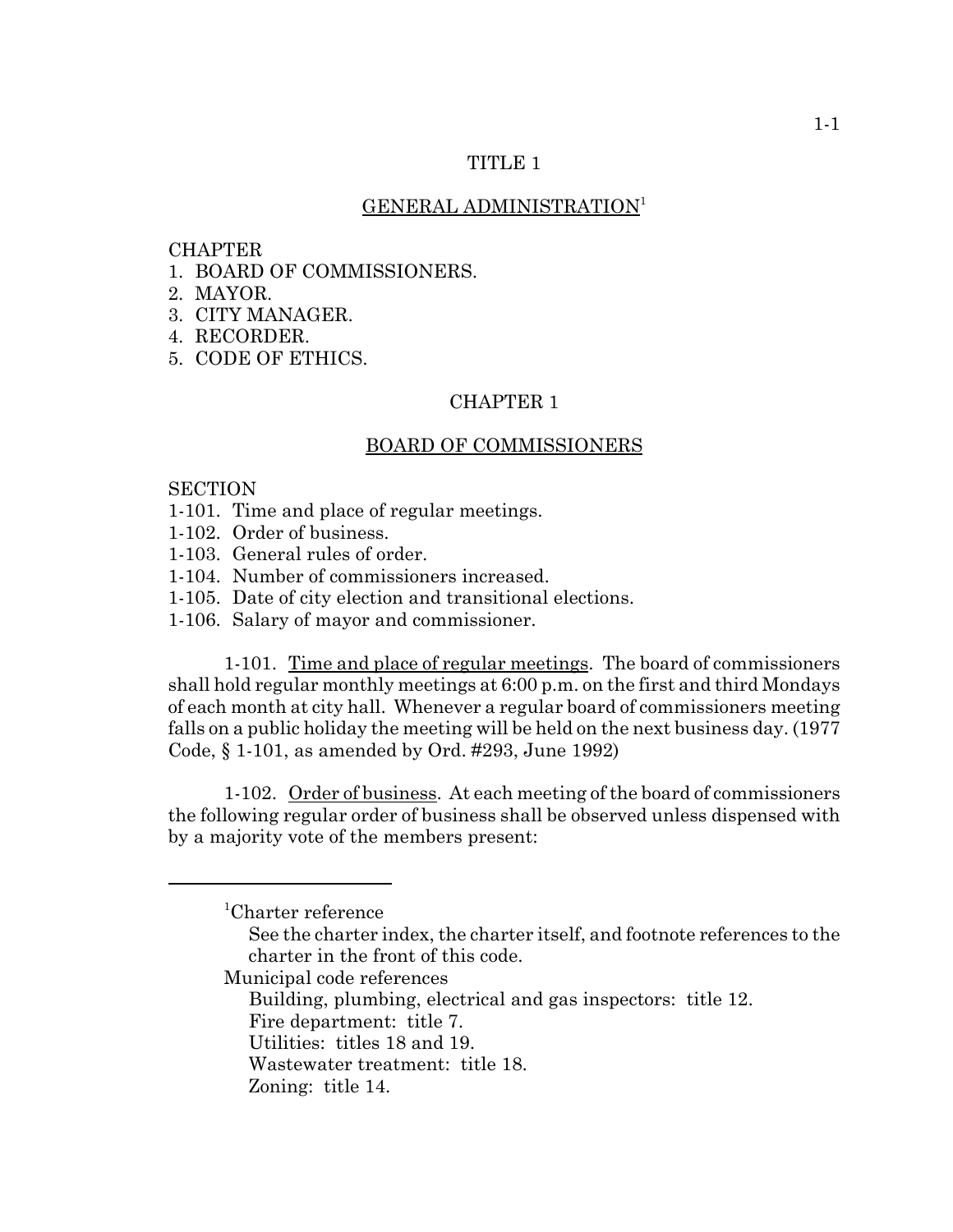- (1) Call to order by the mayor.
- (2) Invocation and the Pledge of Allegiance.
- (3) Roll call by the recorder.
- (4) Approval of previous meeting minutes.
- (5) Comments from citizens.
- (6) Unfinished business.
- (7) New business.

(8) Request for reports from city administration/commissioners by the mayor.

(9) Adjournment. (1977 Code, § 1-102, as amended by Ord. #583, July 2003, replaced by Ord. #672, April 2007, and Ord. #698, Sept. 2008, and amended by Ord. #1091, Feb. 2021 *Ch8\_07-19-21*)

1-103. General rules of order. (1) The rules of order and parliamentary procedure contained in Robert's Rules of Order, Newly Revised in Brief (2004), shall govern the transaction of business by and before the board of commissioners at its meetings in all cases to which they are applicable and in which they are not inconsistent with provisions of the charter or this code.

(2) Notwithstanding the adoption of Roberts' Rules of Order as specified in (1) above, absent a waiver of the same by a majority of the commissioners present at any meeting, the following time limits are imposed on the items listed below:

(a) Each commissioner is limited to a total of five (5) minutes discussion on any motion;

(b) Each commissioner is limited to a total of two (2) minutes of comments or discussion during his or her report time, which may not be extended by making a motion;

(c) Each speaker during the comments from citizens time is limited to five (5) minutes. (1977 Code, § 1-103, as amended by Ord. #698, Sept. 2008)

1-104. Number of commissioners increased. (1) The number of members composing the city commission of the City of Collegedale, Tennessee, shall be five (5), as provided in Tennessee Code Annotated, section 6-20-101, and with terms as set out therein.

(2) This section shall take effect from and after the date of approval by a majority of the voters in the next regularly called city election following passage of this ordinance by the city commission, said procedure being in accord with that set out in the Tennessee Code Annotated, section 6-20-101. (1977 Code, § 1-104)

1-105. Date of city election and transitional elections. (1) At the city election to be held on the third Tuesday of March, 2011, the voters of the city shall elect two (2) commissioners who shall serve a transitional term as provided by Tennessee Code Annotated, §6-20-102(c)(2)(B) until the first meeting of the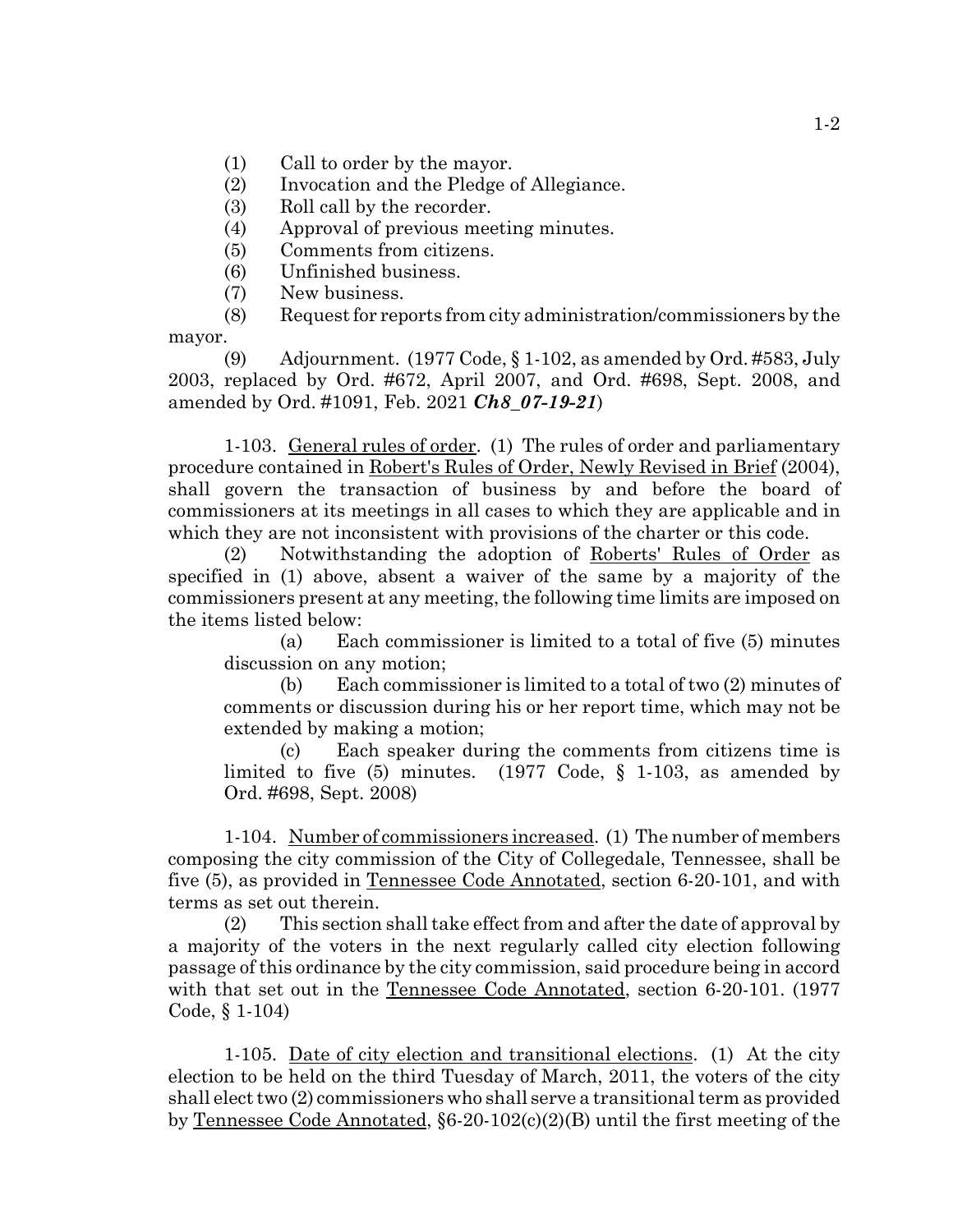board of commissioners following the general election to be held on the first Tuesday after the first Monday in November, 2014, or until their successors are elected and qualified.

(2) At the general election to be held on the first Tuesday after the first Monday in November, 2014, and at the election held every four (4) years after that date, the voters of the city shall elect two (2) commissioners who shall serve four (4) year terms of office, or until their successors are elected and qualified.

(3) At the city election to be held on the third Tuesday of March, 2013, the voters of the city shall elect three (3) commissioners who shall serve a transitional term as provided by  $T$ ennessee Code Annotated, §6-20-102 $(c)(2)(B)$ until the first meeting of the board of commissioners following the general election to be held on the first Tuesday after the first Monday in November, 2016, or until their successors are elected and qualified.

(4) At the general election to be held on the first Tuesday after the first Monday in November, 2016, and at the election held every four (4) years after that date, the voters of the city shall elect three (3) commissioners who shall serve four (4) year terms of office, or until their successors are elected and qualified. (as added by Ord. #749, July 2010)

1-106. Salary of mayor and commissioners. (1) For the commissioners elected as provided in § 1-105(2) of the Collegedale Municipal Code at the general election of November, 2014, the salary shall be four hundred fifty dollars (\$450.00) per month.

(2) For the commissioners elected as provided in § 1-105(4) of the Collegedale Municipal Code at the general election of November, 2016, and for all commissioners elected thereafter, the salary shall be four hundred fifty dollars (\$450.00) per month.

(3) For the mayor elected by the commissioners for a two (2) year term beginning at the first meeting after the November, 2014 election as provided by Tennessee Code Annotated, § 6-20-201(a), and for all mayors elected thereafter, the salary shall be five hundred dollars (\$500.00). (as added by Ord. #991, June 2014)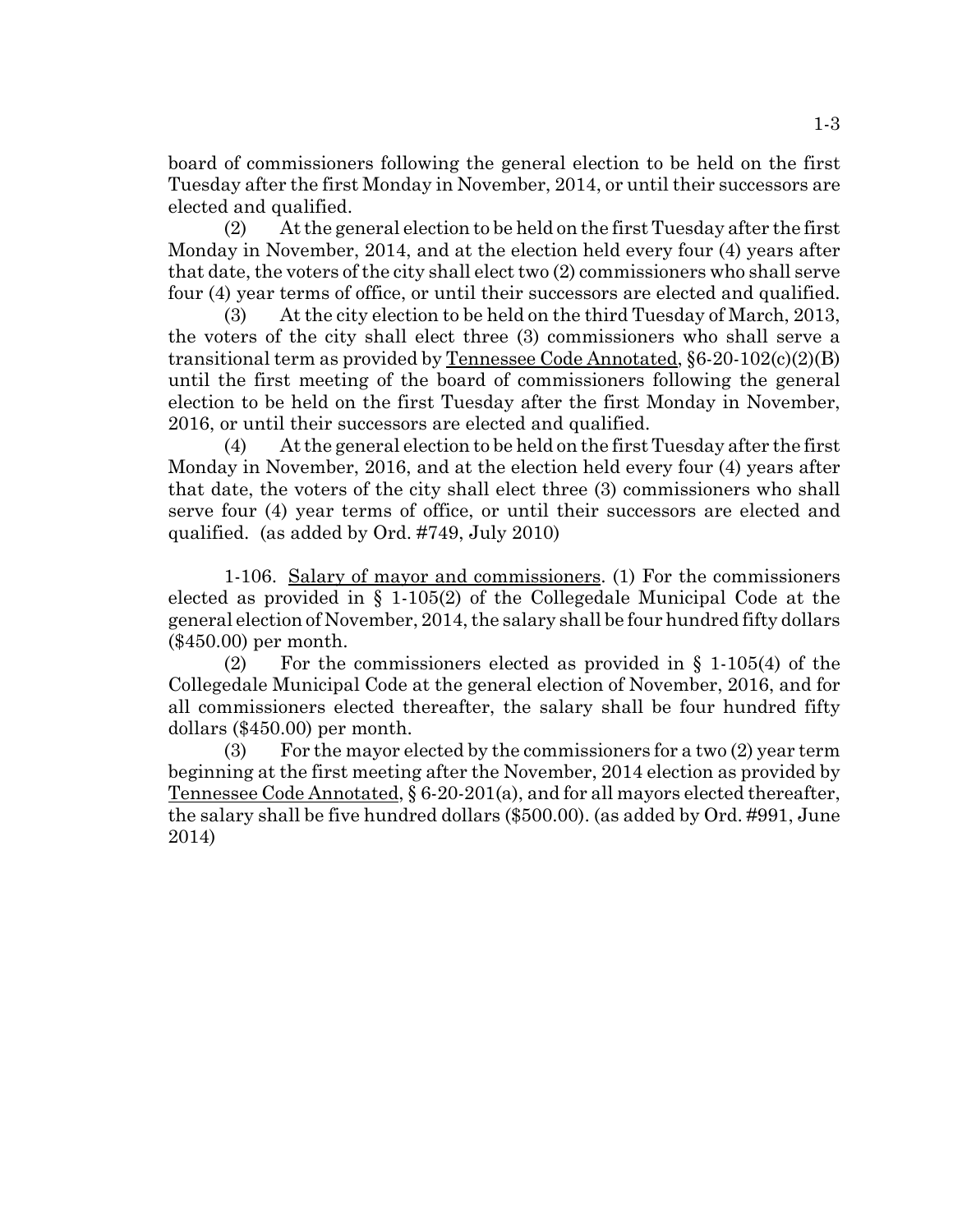# **MAYOR**

**SECTION** 1-201. Duties

1-201. Duties. The duties of the mayor are set out in sections 6-20-208, 6-20-209, 6-20-213 and 6-20-219 of the charter of the City of Collegedale. (1977 Code, § 1-201)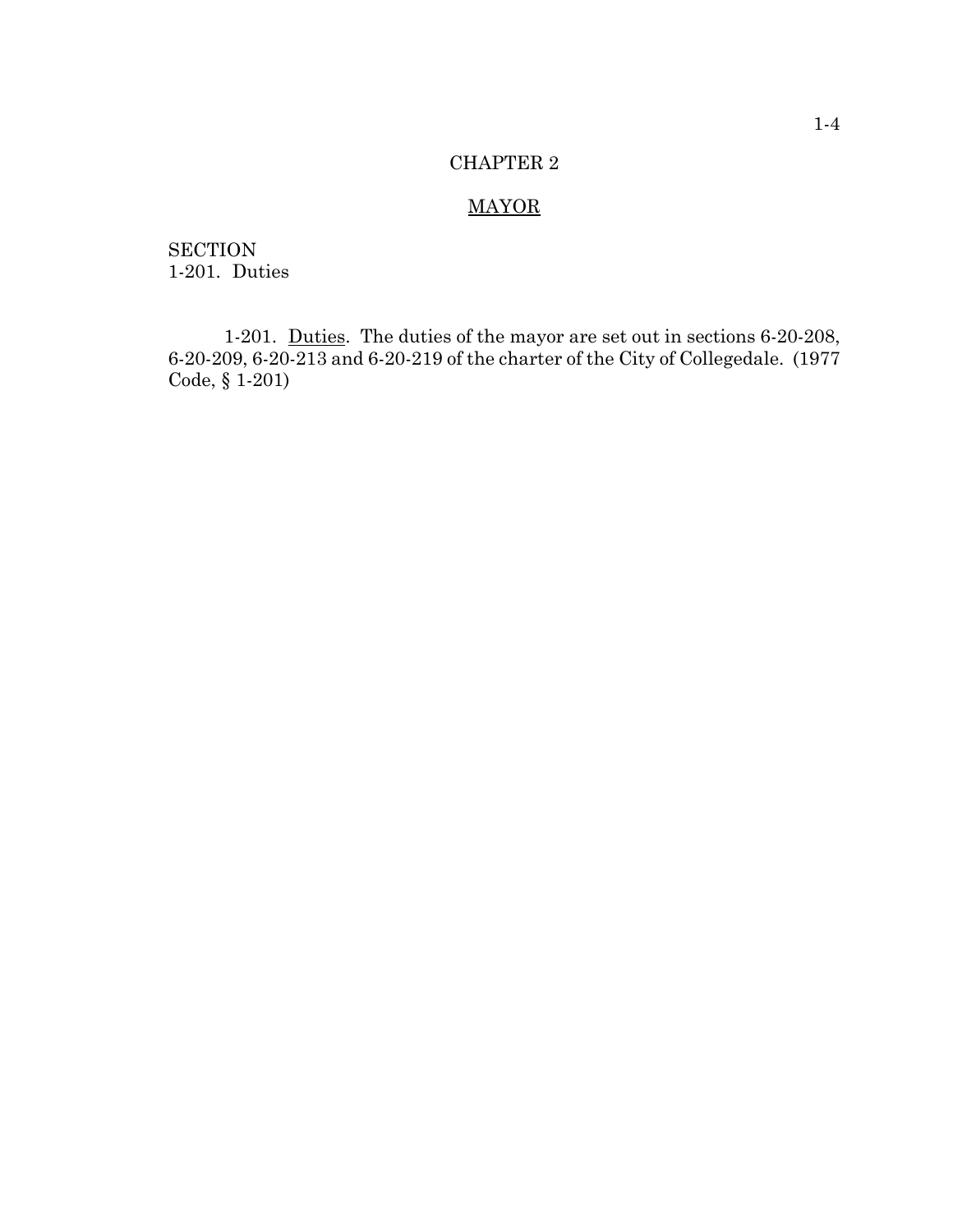## CITY MANAGER<sup>1</sup>

**SECTION** 1-301. Duties of manager.

1-301. Duties of manager.<sup>2</sup> The city manager shall be the administrative head of the city government subject to the direction of the board of commissioners. In the capacity of administrative head, he shall appoint, remove and supervise the heads of the various departments of the city government except in those cases otherwise provided for by law. He shall attend meetings of the board of commissioners and make such recommendations to them as he may deem necessary. He shall serve as budget officer and purchasing agent for the city. (1977 Code, § 1-301)

2 Charter references

<sup>1</sup> Charter reference

For charter provisions outlining the appointment and removal of the city manager, see Tennessee Code Annotated, title 6, chapter 21, part 1, particularly section 6-21-101.

For specific charter provisions related to the duties and powers of the city manager, see the sections indicated:

Administrative head of city: 6-21-107.

Appointment and removal of officers and employees: 6-21-102, 6-21-108, 6-21-401, 6-21-601, 6-21-701 and 6-21-704, 6-22-101.

General and specific administrative powers: 6-21-108.

School administration: 6-21-801.

Supervision of departments: 6-21-303.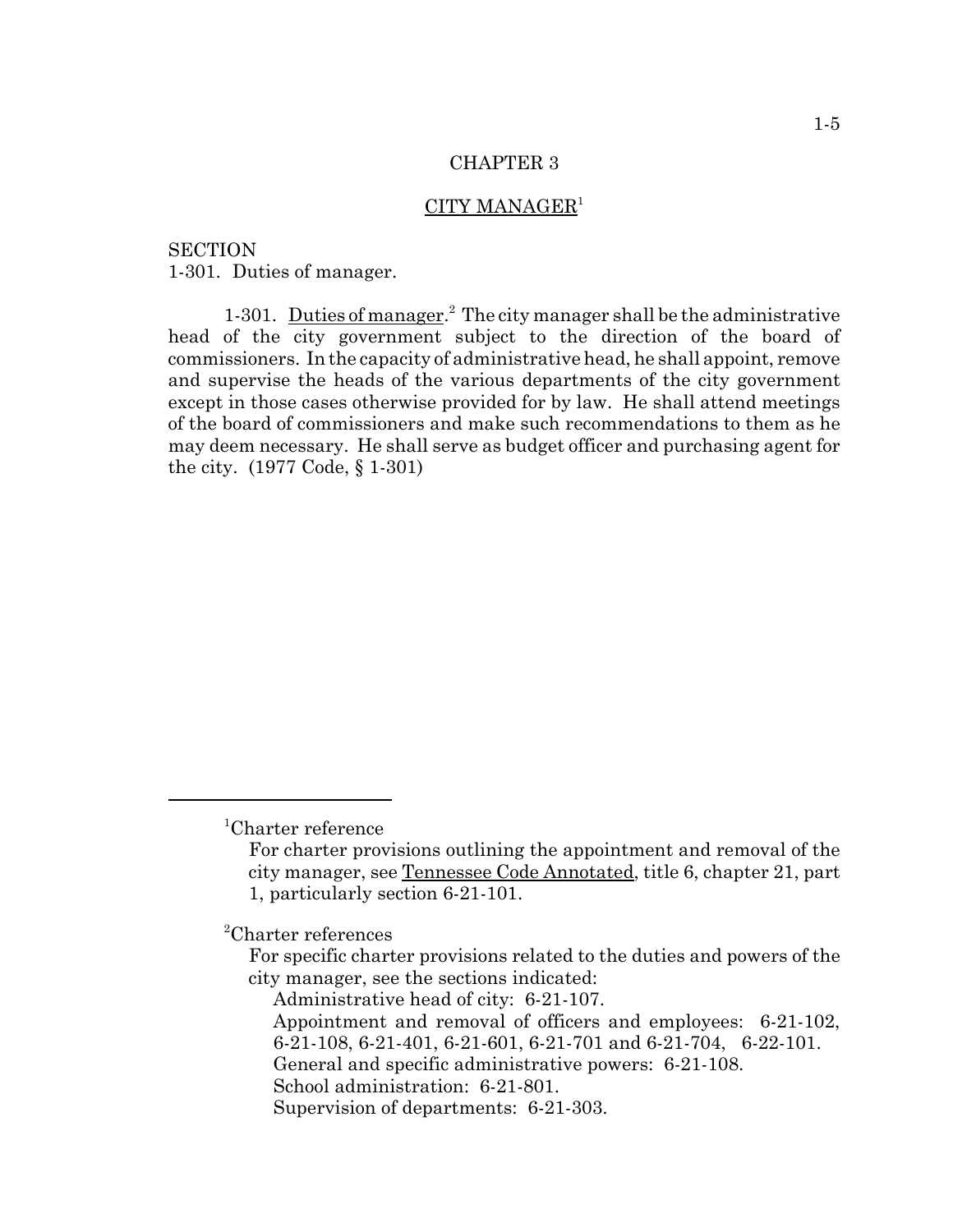#### $RECORDER<sup>1</sup>$

**SECTION** 1-401. To be bonded. 1-402. To keep minutes, etc. 1-403. To perform general clerical duties, etc.

1-401. To be bonded. The recorder shall be bonded in such sum as determined by the board of commissioners. (1977 Code, § 1-401, modified)

1-402. To keep minutes, etc. The recorder shall keep the minutes of all meetings of the board of commissioners and shall preserve the original copy of all ordinances in a separate ordinance book. (1977 Code, § 1-402)

1-403. To perform general clerical duties, etc. The recorder shall perform all clerical duties for the board of commissioners, for the city manager, and for the city which are not expressly assigned by the charter, this code, or the city manager to another corporate officer. He shall also have custody of, and be responsible for maintaining all corporate bonds, records, and papers in such fireproof vault or safe as the city shall provide. (1977 Code, § 1-403)

<sup>1</sup> Charter references

For charter provisions outlining the duties and powers of the recorder, see Tennessee Code Annotated, title 6, chapter 21, part 4, and title 6, chapter 22. Where the recorder also serves as the treasurer, see Tennessee Code Annotated, title 6, chapter 22, particularly sec. 6-22-119.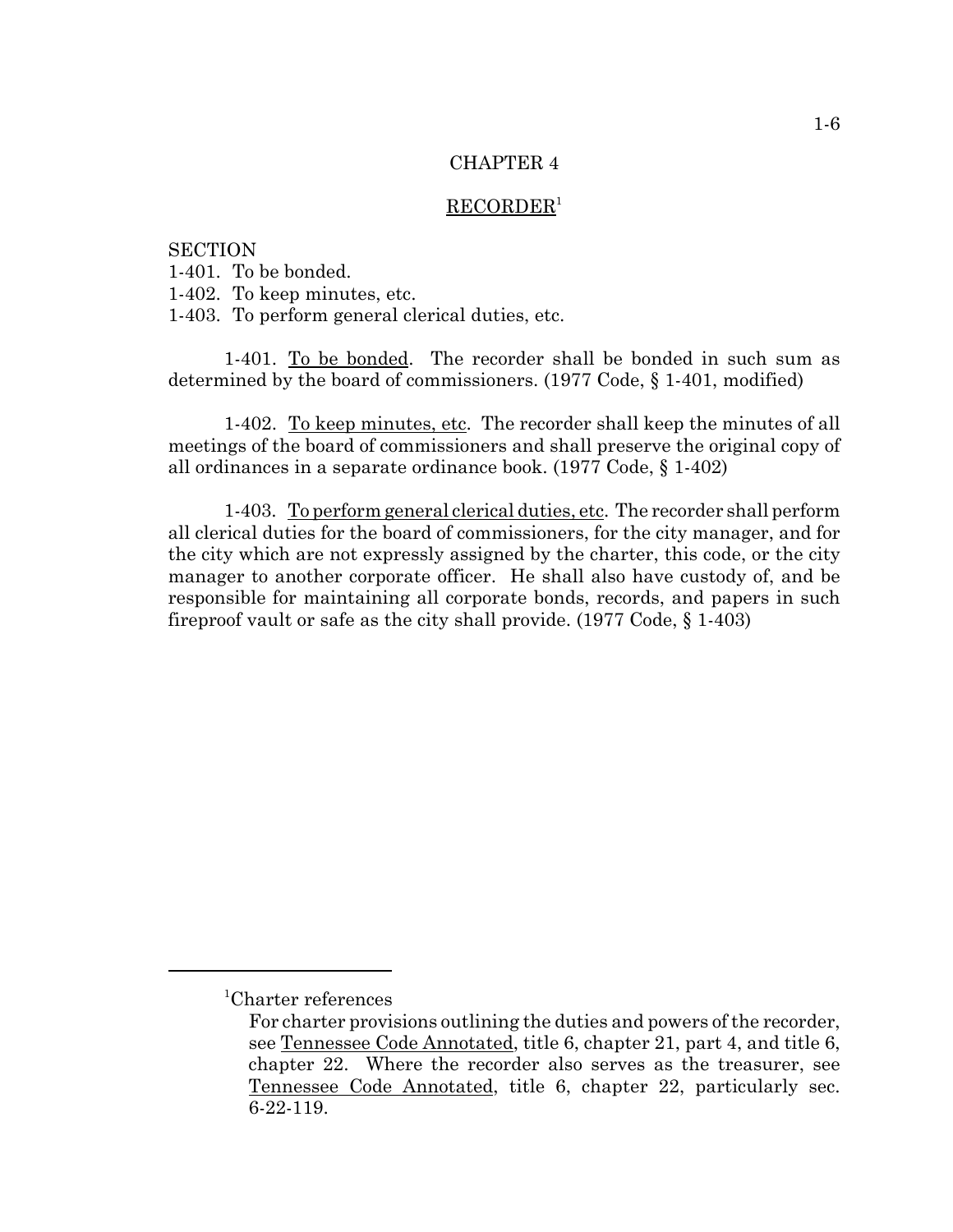## CODE OF ETHICS

## **SECTION**

- 1-501. Applicability.
- 1-502. Definition of "personal interest."
- 1-503. Disclosure of personal interest by official with vote.
- 1-504. Disclosure of personal interest in nonvoting matters.
- 1-505. Acceptance of gratuities, etc.
- 1-506. Use of information.
- 1-507. Use of municipal time, facilities, etc.
- 1-508. Use of position or authority.
- 1-509. Outside employment.
- 1-510. Ethics complaints.
- 1-511. Violations.

1-501. Applicability. This chapter is the code of ethics for personnel of the municipality. It applies to all full-time and part-time elected or appointed officials and employees, whether compensated or not, including those of any separate board, commission, committee, authority, corporation, or other instrumentality appointed or created by the municipality. The words "municipal" and "municipality" include these separate entities. (as added by Ord. #671, Feb. 2007)

1-502. Definition of "personal interest." (1) For purposes of paragraphs (3) and (4), "personal interest" means:

(a) Any financial, ownership, or employment interest in the subject of a vote by a municipal board not otherwise regulated by state statutes on conflicts of interests; or

(b) Any financial, ownership, or employment interest in a matter to be regulated or supervised; or

(c) Any such financial, ownership, or employment interest of the official's or employee's spouse, parent(s), stepparent(s), grandparent(s), sibling(s), child(ren), or stepchild(ren).

(2) The words "employment interest" include a situation in which an official or employee or a designated family member is negotiating possible employment with a person or organization that is the subject of the vote or that is to be regulated or supervised.

(3) In any situation in which a personal interest is also a conflict of interest under state law, the provisions of the state law take precedence over the provisions of this chapter. (as added by Ord. #671, Feb. 2007)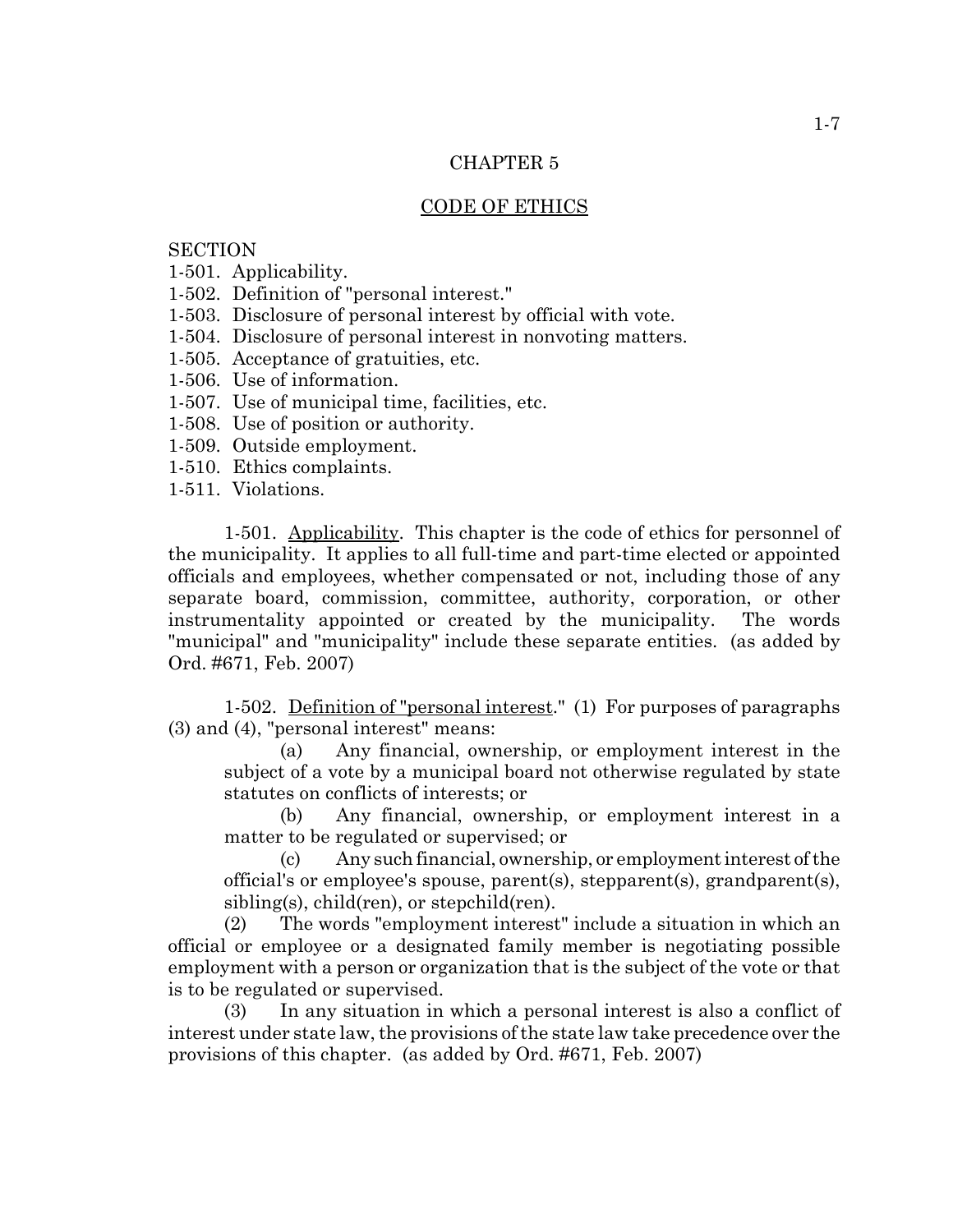1-503. Disclosure of personal interest by official with vote. An official with the responsibility to vote on a measure shall disclose during the meeting at which the vote takes place, before the vote and so it appears in the minutes, any personal interest that affects or that would lead a reasonable person to infer that it affects the official's vote on the measure. In addition, the official may recuse himself from voting on the measure. (as added by Ord. #671, Feb. 2007)

1-504. Disclosure of personal interest in nonvoting matters. An official or employee who must exercise discretion relative to any matter, other than casting a vote, and who has a personal interest in the matter that affects or that would lead a reasonable person to infer that it affects the exercise of the discretion shall disclose, before the exercise of the discretion when possible, the interest on a form provided by and filed with the recorder. In addition, the official or employee may, to the extent allowed by law, charter, ordinance, or policy, recuse himself from the exercise of discretion in the matter. (as added by Ord. #671, Feb. 2007)

1-505. Acceptance of gratuities, etc. An official or employee may not accept, directly or indirectly, any money, gift, gratuity, or other consideration or favor of any kind from anyone other than the municipality:

(1) For the performance of an act, or refraining from performance of an act, that he would be expected to perform, or refrain from performing, in the regular course of his duties; or

(2) That might reasonably be interpreted as an attempt to influence his action, or reward him for past action, in executing municipal business. (as added by Ord. #671, Feb. 2007)

1-506. Use of information. (1) An official or employee may not disclose any information obtained in his official capacity or position of employment that is made confidential under state or federal law except as authorized by law.

(2) An official or employee may not use or disclose information obtained in his official capacity or position of employment with the intent to result in financial gain for himself or any other person or entity. (as added by Ord. #671, Feb. 2007)

1-507. Use of municipal time, facilities, etc. (1) An official or employee may not use or authorize the use of municipal time, facilities, equipment, or supplies for private gain or advantage to himself.

(2) An official or employee may not use or authorize the use of municipal time, facilities, equipment, or supplies for private gain or advantage to any private person or entity, except as authorized by legitimate contract or lease that is determined by the governing body to be in the best interests of the municipality. (as added by Ord. #671, Feb. 2007)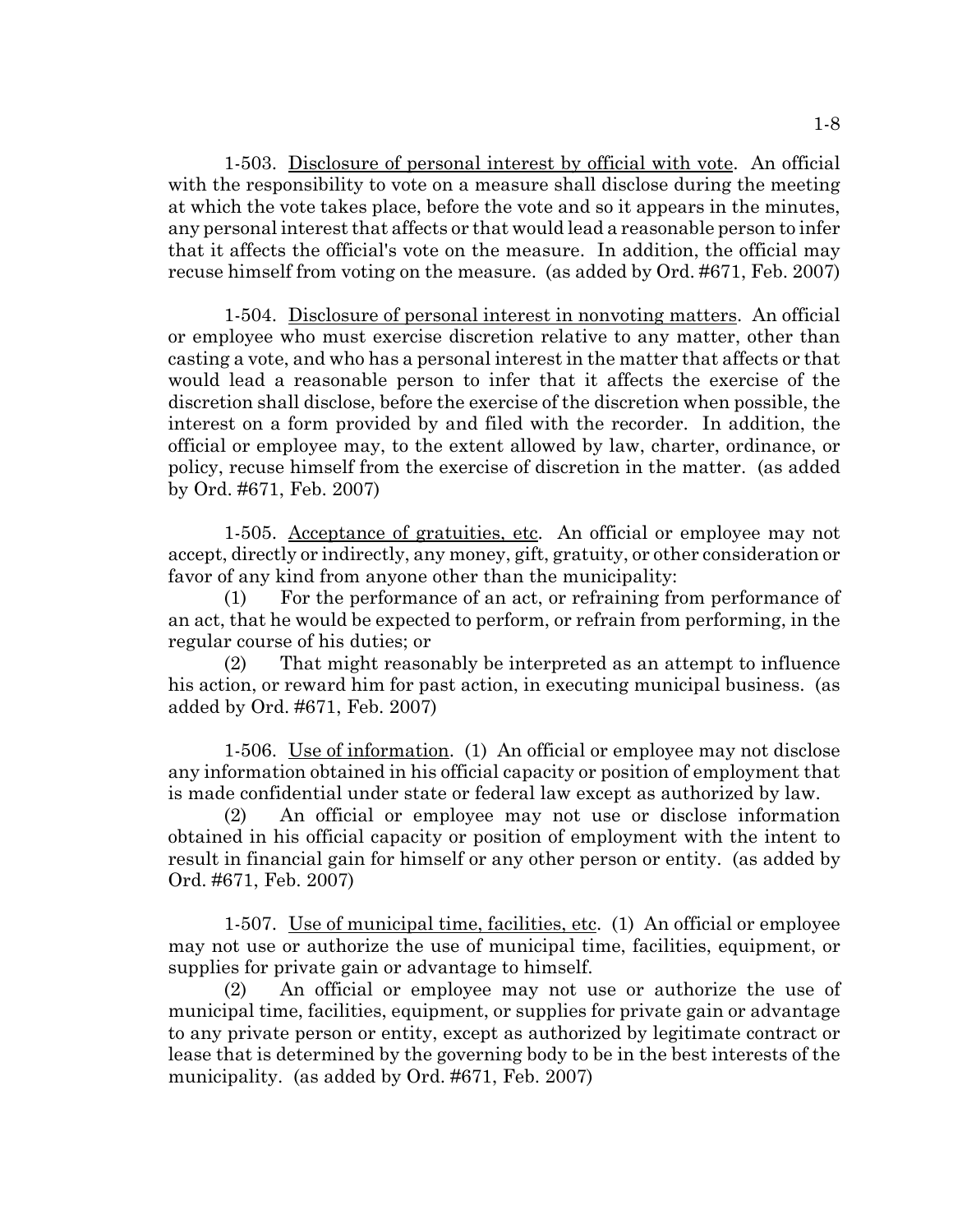1-508. Use of position or authority. (1) An official or employee may not make or attempt to make private purchases, for cash or otherwise, in the name of the municipality.

(2) An official or employee may not use or attempt to use his position to secure any privilege or exemption for himself or others that is not authorized by the charter, general law, or ordinance or policy of the municipality. (as added by Ord. #671, Feb. 2007)

1-509. Outside employment. An official or employee may not accept or continue any outside employment if the work unreasonably inhibits the performance of any affirmative duty of the municipal position or conflicts with any provision of the municipality's charter or any ordinance or policy. (as added by Ord. #671, Feb. 2007)

1-510. Ethics complaints. (1) The city attorney is designated as the ethics officer of the municipality. Upon the written request of an official or employee potentially affected by a provision of this chapter, the city attorney may render an oral or written advisory ethics opinion based upon this chapter and other applicable law.

(2) (a) Except as otherwise provided in this subsection, the city attorney shall investigate any credible complaint against an appointed official or employee charging any violation of this chapter, or may undertake an investigation on his own initiative when he acquires information indicating a possible violation, and make recommendations for action to end or seek retribution for any activity that, in the attorney's judgment, constitutes a violation of this code of ethics.

(b) The city attorney may request the governing body to hire another attorney, individual, or entity to act as ethics officer when he has or will have a conflict of interests in a particular matter.

(c) When a complaint of a violation of any provision of this chapter is lodged against a member of the municipality's governing body, the governing body shall either determine that the complaint has merit, determine that the complaint does not have merit, or determine that the complaint has sufficient merit to warrant further investigation. If the governing body determines that a complaint warrants further investigation, it shall authorize an investigation by the city attorney or another individual or entity chosen by the governing body.

(3) The interpretation that a reasonable person in the circumstances would apply shall be used in interpreting and enforcing this code of ethics.

(4) When a violation of this code of ethics also constitutes a violation of a personnel policy, rule, or regulation or a civil service policy, rule, or regulation, the violation shall be dealt with as a violation of the personnel or civil service provisions rather than as a violation of this code of ethics. (as added by Ord. #671, Feb. 2007)